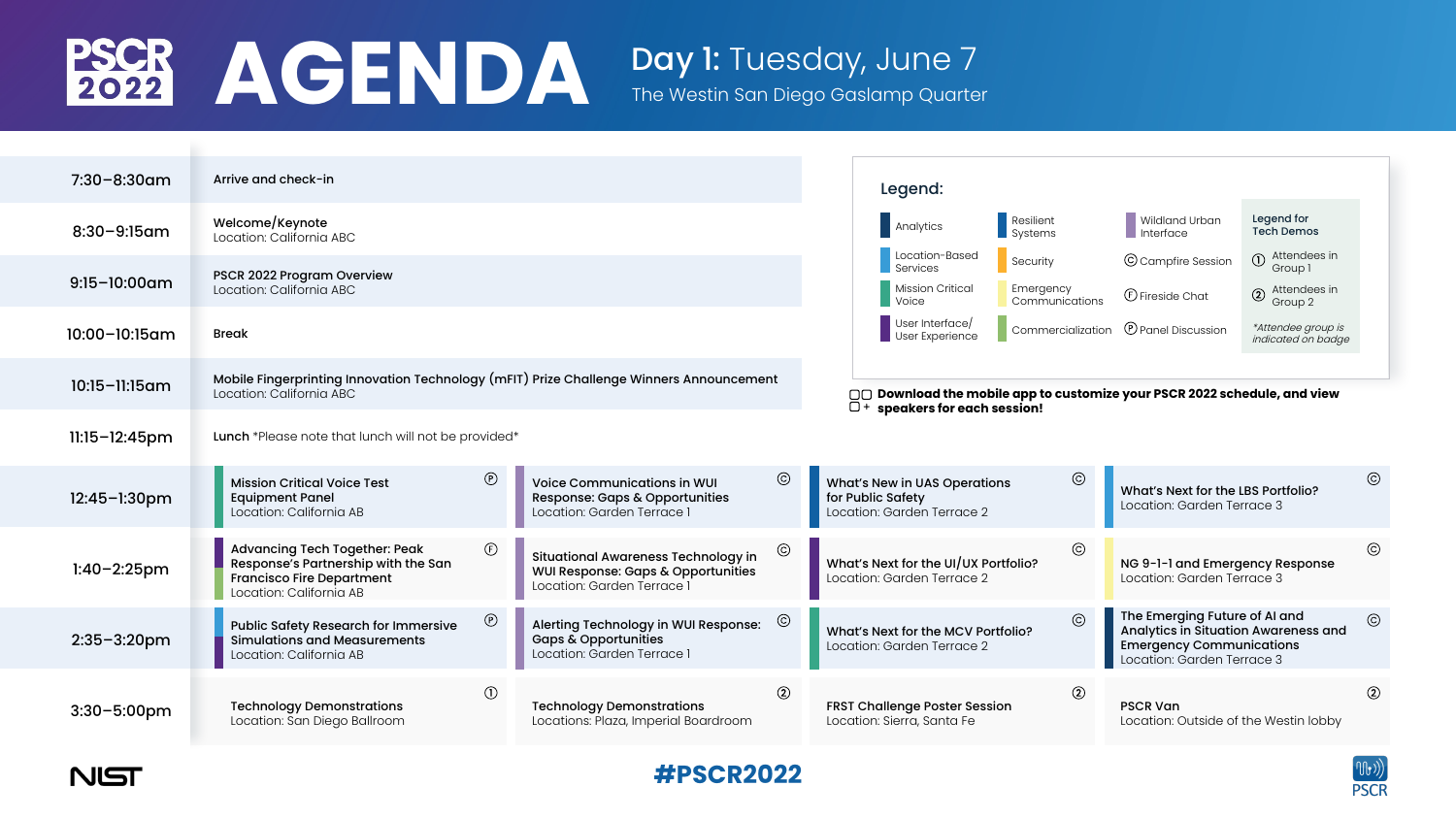

| $8:30 - 8:45$ am        | Day 2 Welcome<br>Location: California ABC                                                                                                                                                                         |                                                                                              |                                                                                                                          |                                                                           | Legend:                                                                                                          |                             |                                                              |                                          |
|-------------------------|-------------------------------------------------------------------------------------------------------------------------------------------------------------------------------------------------------------------|----------------------------------------------------------------------------------------------|--------------------------------------------------------------------------------------------------------------------------|---------------------------------------------------------------------------|------------------------------------------------------------------------------------------------------------------|-----------------------------|--------------------------------------------------------------|------------------------------------------|
| $8:45 - 9:45$ am        | <b>PULSE Accelerator: Public Safety Technology Feedback Pitch</b><br>Location: California ABC                                                                                                                     |                                                                                              |                                                                                                                          |                                                                           | Analytics                                                                                                        | Resilient<br>Systems        | Wildland Urban<br>Interface                                  | Legend for<br><b>Tech Demos</b>          |
| $9:45-10:30$ am         | From Hypothesis to Reality: FirstNet Today                                                                                                                                                                        |                                                                                              |                                                                                                                          |                                                                           | Location-Based<br>Services<br>Mission Critical                                                                   | Security                    | C Campfire Session                                           | Attendees in<br>$\bigcirc$<br>Group 1    |
|                         | Location: California ABC                                                                                                                                                                                          |                                                                                              |                                                                                                                          |                                                                           | <b>Voice</b>                                                                                                     | Emergency<br>Communications | <b><i>C</i></b> Fireside Chat                                | Attendees in<br>$\circled{2}$<br>Group 2 |
| $10:30-10:45$ am        | <b>Break</b>                                                                                                                                                                                                      |                                                                                              |                                                                                                                          |                                                                           | User Interface<br>User Experience                                                                                | Commercialization           | <b>P</b> Panel Discussion                                    | *Attendee group is<br>indicated on badge |
| 10:45-11:30am           | Technology<br>$\circled{2}$<br><b>Demonstrations</b><br>Location: San Diego<br><b>Ballroom</b>                                                                                                                    | Technology<br>$\bigcirc$<br><b>Demonstrations</b><br>Locations: Plaza,<br>Imperial Boardroom | FRST Challenge 1<br><b>Poster Session</b><br>Location: Sierra,<br>Santa Fe                                               | $\bigcirc$<br><b>PSCR Van</b><br>Location: Outside<br>of the Westin lobby | □□ Download the mobile app to customize your PSCR 2022 schedule, and view<br>$\Box$ + speakers for each session! |                             |                                                              |                                          |
| $11:30-1:00$ pm         | Lunch *Please note that lunch will not be provided*                                                                                                                                                               |                                                                                              |                                                                                                                          |                                                                           |                                                                                                                  |                             |                                                              |                                          |
| $1:00 - 1:45$ pm        | $\odot$<br><b>From Reality to Dreams: FirstNet</b><br><b>INsider Knowledge: i-Axis Trivia</b><br>Tomorrow<br>Location: California AB<br>Location: Garden Terrace 2                                                |                                                                                              | $\odot$<br><b>Voice Communications in WUI</b><br><b>Response: Gaps &amp; Opportunities</b><br>Location: Garden Terrace 1 |                                                                           | A Discussion on Current and Future<br><b>Public Safety ICAM</b><br>Location: Garden Terrace 3                    |                             |                                                              |                                          |
| $1:55 - 2:40$ pm        | $\odot$<br>$\bigoplus$<br><b>Situational Awareness Technology in</b><br><b>Augmented Reality for Public Safety</b><br>WUI Response: Gaps & Opportunities<br>Location: California AB<br>Location: Garden Terrace 1 |                                                                                              | <b>MCV On-demand Session Q&amp;A</b><br>Location: Garden Terrace 2                                                       |                                                                           | Resilient Systems On-demand<br><b>Session Q&amp;A</b><br>Location: Garden Terrace 3                              |                             |                                                              |                                          |
| $2:50 - 3:35$ pm        | <b>Mission Critical Voice Quality of</b><br><b>Experience Panel</b><br>Location: California AB                                                                                                                    | $\odot$                                                                                      | $\odot$<br>Alerting Technology in WUI Response:<br><b>Gaps &amp; Opportunities</b><br>Location: Garden Terrace 1         |                                                                           | UI/UX On-demand Session Q&A<br>Location: Garden Terrace 2                                                        |                             | Security On-demand Session Q&A<br>Location: Garden Terrace 3 |                                          |
| $3:45 - 5:00 \text{pm}$ | <b>Technology Demonstrations</b><br>Location: San Diego Ballroom                                                                                                                                                  | $\circled{2}$                                                                                | <b>Technology Demonstrations</b><br>Locations: Plaza, Imperial Boardroom                                                 | $\bigcirc$                                                                | <b>FRST Challenge Poster Session</b><br>Location: Sierra, Santa Fe                                               | $\left(1\right)$            | <b>PSCR Van</b><br>Location: Outside of the Westin lobby     |                                          |